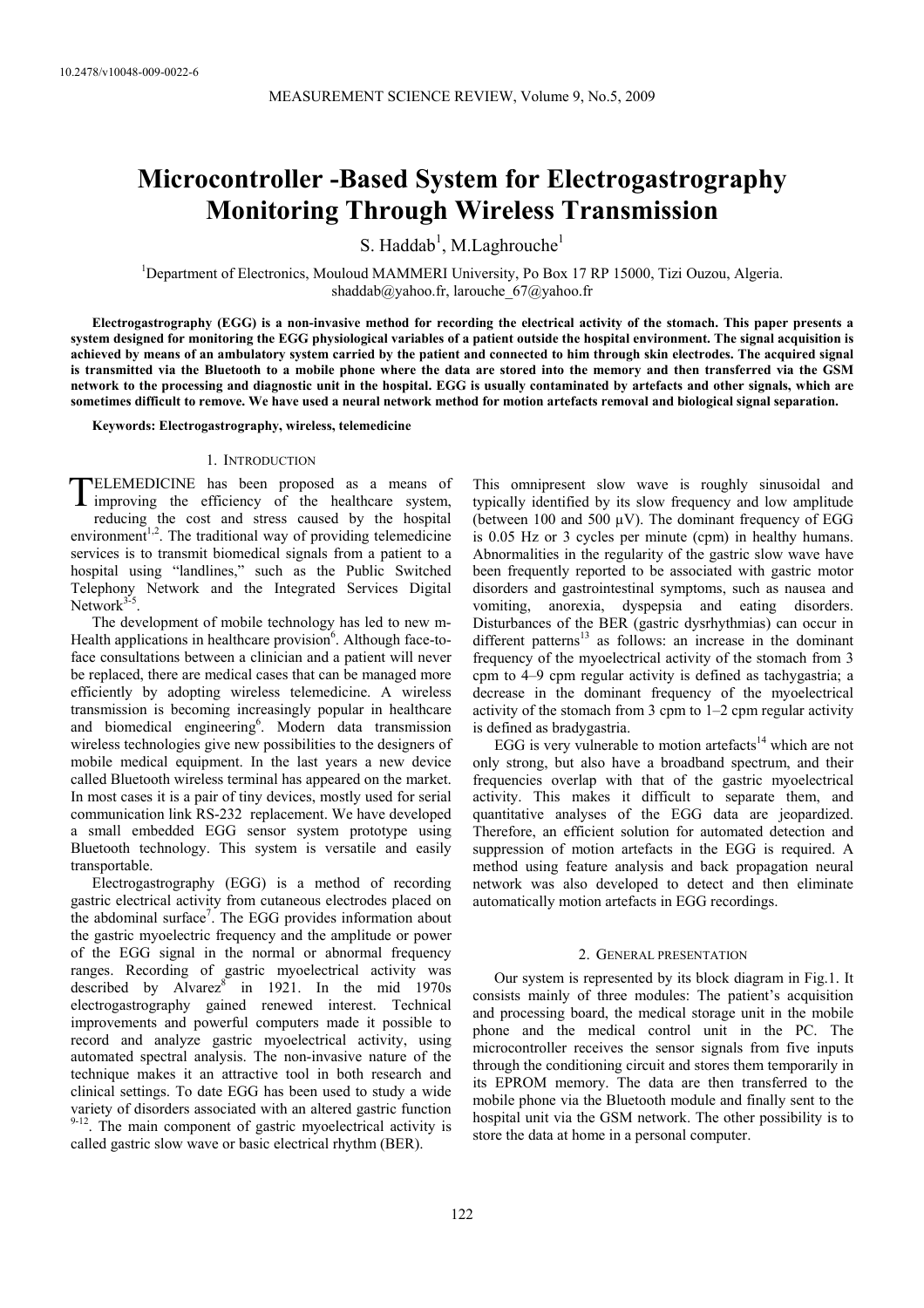

Fig.1 Block diagram of the data-acquisition system.

## 3. EGG MEASUREMENT SYSTEM

## *A. Conditioning circuits*

## *A.1. EGG sensor*

The electrogastrograph is constructed to measure the electrical potential between various points of the body. We use the Ag-Agcl electrode in a standard EGG acquisition system<sup>7</sup>. Depending on how the electrode pairs are connected to the EGG sensor, different waveforms and amplitudes can be obtained. Each pair contains unique information of the stomach activity.



Fig.2 The EGG amplifier circuit

#### *A.2. Instrumentation Amplifier*

The instrumentation amplifier chosen for implementation is the INA114 from Burr-Brown (Fig.2). The signal amplitude at the output of the sensor is about  $500 \mu V$ ; in this case the value of  $R<sub>g</sub>$  is chosen to be 51, making the signal's gain close to one thousand.

## *A.3. Filtering*

To remove the unwanted frequencies in this case requires a highly selective bandpass four order filter. The circuit used is made up with four similar stages based on OP 07 operational amplifiers mounted in cascade (Fig.3). The signal frequency components at 1.8 cpm and at 16.0 cpm have an attenuation of 3 dB or 71% in amplitude. Frequency components of interest in the EGG include normal 3.0 cpm slow waves, bradygastria of 0.5 to 2.4 cpm, and tachygastria of 3.7 to 9.0 cpm. From the frequency response of this filter one can see that normal gastric slow waves and abnormal tachygastrias will be recorded with the maximum amplification. The attenuation of low-frequency components is designed to remove the baseline (or DC) drift and obtain stable EGG recording. Bradygastria of below 2 cpm can also be recorded by this equipment.



Fig.3 Band pass filter circuit

#### *B. Central Processing Unit (CPU)*

The Data Acquisition System is composed of two main subsystems: the programmable digital data acquisition system and transducers with their associated circuits. The requirement of data acquisition system dictated the use of the microcontroller. We adopted the 16 f 876 microcontroller. It is principally composed of 5 channels of 10 bit analog-todigital converter (ADC), 3 timers and 2 hardware pulse-width modulation (PWM) generator modules, an universal synchronous asynchronous receiver transmitter (USART), an in circuit serial programming interface (ICSPI), 8K FLASH memory, and a 20MHz clock. This clock generator is very suitable for working together with the Bluetooth module to fulfil the wireless communication task.

#### *C. The Bluetooth Transmission Module*

Bluetooth technology is the wireless protocol used in the transmitter. Bluetooth has many advantages. First, it is available in a user-friendly modular form. There are many available Bluetooth devices which hide the Bluetooth stack and allow the user to interact with the device using simple modem commands. This reduces development time considerably. In addition, Bluetooth is a common technology on mobile phones, and this will expand the range of use for the transmitter. The Ezurio Bluetooth Intelligent Serial Module II (BISM II) is the device selected for the wireless module. This chip is in compliance with Bluetooth and provides USB and UART communication interfaces. As shown in Fig.4, this system can use UART interface to carry out the data transmission between the module and the microcontroller.

Any device connected via Bluetooth to the PAP-BT board can thus receive data in real-time. Having an excellent range of up to 300 meters with very low power consumption of less than 36 mA makes this module a true class leader.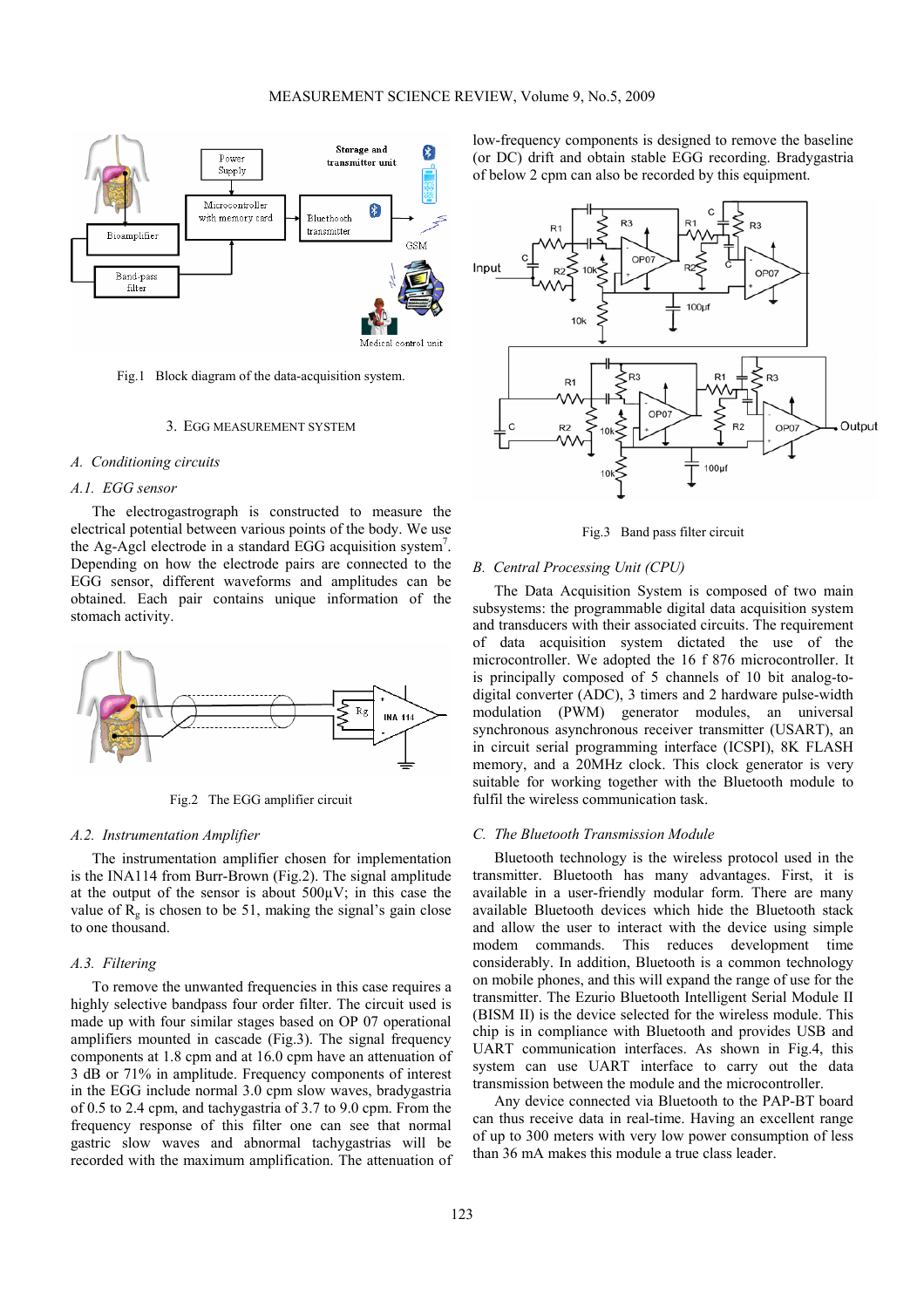

Fig.4 Central processing unit with Bluetooth transmission

#### 4. EXPERIMENTATION AND EGG ANALYSIS

An acquisition has been carried out with the ambulatory system on a volunteer patient over a 4 hours time period. The sampling period chosen was 1 second. Thus, the number of samples acquired over 4 hours was 14.400. These data values were transmitted via the Bluetooth to the cell telephone where they were stored on a Secure Digital memory card using the FAT 16 format. After 24 hours the stored data were sent to the PC in the hospital via the web service.

Fig.5-a represents a slice of 250 samples of the received signal stored in the PC memory.

This interval has been chosen with artefacts peaks resulting from the volunteer's movement during the acquisition. These pulses with very short durations are therefore present inside the signal received by the PC. The spectral representation of the signal is given in Fig.5-b.



Fig.5-a Representation of 250 samples of the signal received by the PC



Fig.5-b Spectral representation of the network input signal.

In the part of our signal (Fig.5-a) we observe two pulse peaks around 40 seconds and 180 seconds. The suppression of the artefact peaks by filtering is to be avoided because of the presence of a frequency band common to the useful EGG signal and we have chosen to use neural nets to overcome this difficulty.

#### *A . Motion artefact in EGG measurement*

Up to a recent past, the deletion of EGG data with motion artefacts was performed by visual inspection. Unlike other electrophysiological recordings, the EGG is very vulnerable to motion artefacts in the ambulatory carried system. The artefacts are not only strong, but also have a broadband spectrum, and their frequencies overlap with that of the gastric myoelectrical activity. This makes it difficult to separate them, and quantitative analyses of the EGG data are jeopardized. Therefore, an efficient solution for automated detection and elimination of motion artefacts in the EGG is required.

# *B. Suppression of the artefacts by using the neural network methods*

Neural networks have been widely used in pattern recognition due to their great potential of high performance, flexibility, cost-effective functionality, and capability for realtime applications. A number of successful applications of the neural network to biomedical signal detection and pattern recognition have been reported 14-15.

In this study, a method using feature analysis and backpropagation neural network is developed to detect and then eliminate automatically motion artefacts in EGG recordings. Special studies on motion artefacts of EGG are designed. The feature of the EGG is analyzed and used as the input of the detection system, which is realized by a backpropagation neural network. Performance of the neural networks using different features is compared to obtain an optimal selection of the features. The back propagation neural network is so powerful that it can learn a mapping of many complexities, and is used in perhaps 80 to 90% of practical applications. Fig.6 shows the network structure. The network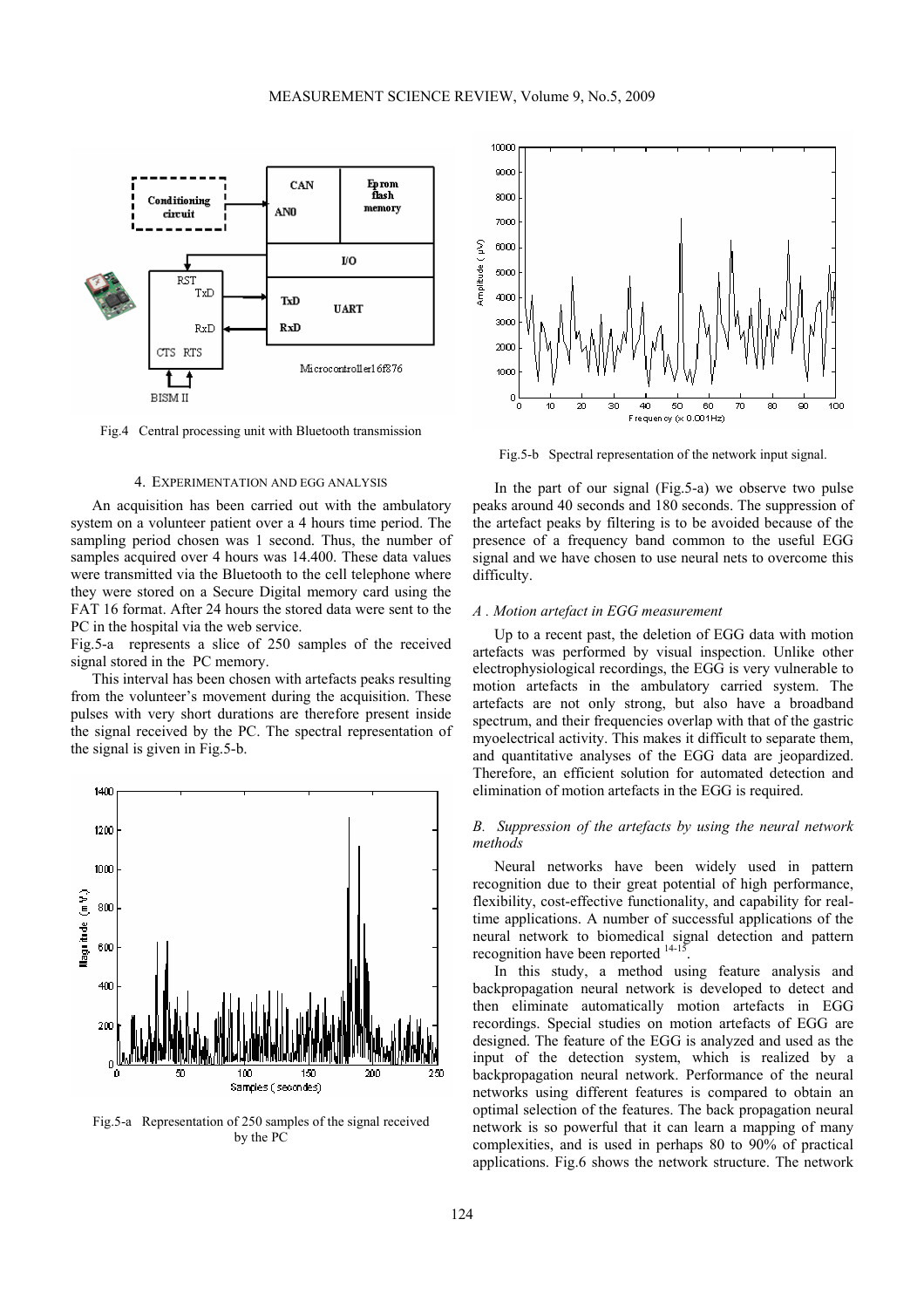has three layers: one input layer, one hidden layer, and one output layer. The output for the data with motion artefacts is set to one, whereas the output for those without motion artefacts is set to 0.



Fig.6 The network structure

The number of neurons in the hidden layer is one of the parameters to be designed, and experimental results show that three were optimal. The transfer function of the hidden layer is a tan-sigmoid function, whereas that of the output layer is a hard-limit function<sup>8</sup>. Because all transfer functions used in backpropagation network must be differentiable (derivatives of error are calculated at each learning step), a log-sigmoid function is used in the output layer.

#### *C. Application to the EGG signal*

After fixing and testing the parameters of the net with different simulations, we applied it to the case of an acquired EGG signal. For this purpose, we selected a pack of 250 samples that contained two artefact peaks. The obtained results are presented in the following diagrams (Fig.7-a and Fig.7-b).



Fig. 7-a Output signal of the neural network.



Fig.7-b Spectral representation of the network output signal

#### 5. DISCUSSION

The previous result shows the quasi-suppression of the artefact peaks relatively to the shape of the acquired EGG signal. In the time-domain, Fig.5-a and 7-a above represent the input and output signals of the net, respectively. We have clearly verified the absence of the two artefact peaks that were present in the input signal of the net.

This result is confirmed in the spectral representation of the signal. Indeed, we observe, through Fig.5-b and 7-b a decrease of the frequency magnitude close to that of the fundamental gastric slow wave. These frequencies correspond to the artefact peaks that have been suppressed. The BER gastric wave of a frequency close to 0.05Hz appears clearly in the output signal of the net and the frequency components of the movement's artefacts are highly reduced.

This method overcomes the problem of non-adaptation of the classical filtering techniques in the case of this type of noise.

#### 6. CONCLUSION

This study proposes and investigates the application of a GSM and the Bluetooth technology to a wireless-type EGG signal measuring system and the feasibility of the proposed system. According to our experimental results, the proposed system is proved to be feasible. The non-invasive nature of the technique makes it an attractive tool, in both the research and clinical settings. The use of an autonomous ambulatory system enables the patient to remain free in his movements during the signal acquisition. Our wireless transmission system permits to store the data acquired in the patient's mobile phone memory, and then to transmit them to the processing unit of the hospital through the GSM net. The presence of the patient in the hospital becomes no longer necessary and the distance separating the patient and the hospital is no longer a constraint.

Thanks to the ambulatory feature of the acquisition, the movement artefacts are unavoidable and disturb interpreting and analysis of the EGG signal. The application of an automatic processing method based on the use of neural networks enables a very important reduction of these artefact peaks.